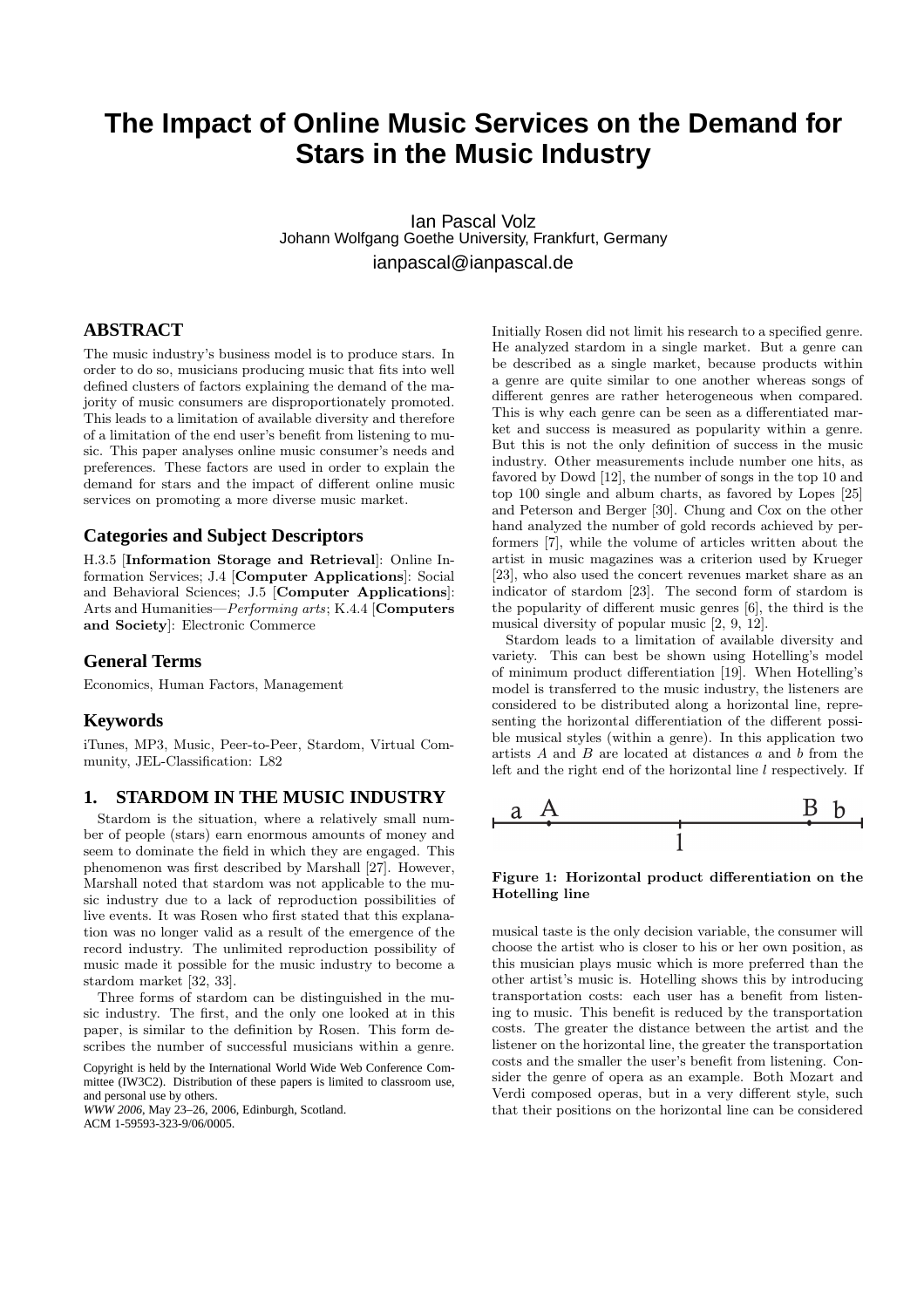to be quite different. Each listener has a (temporary) preference for one or other style of music. Listeners are going to choose to listen to the composer that is closer to his (temporary) position on the horizontal line because the other composer offers music with higher transportation costs, diminishing the enjoyment of the performance. When artists or music producers create new music, they try to maximize demand for it and hence revenue. This leads artists to produce music which is located in the middle of the line, or, if listeners are not equally distributed, in the median of all consumers' positions along the horizontal line. In this position the accumulated transportation costs are at a minimum. Hotellings approach explains why the market tends toward a limitation of available diversity.

The music market is a typical stardom market. Only a limited number of artists are supplied by record companies and tour managers and demanded by the public. A short empirical analysis can demonstrate this. This approach aims to present the situation within the demand for records and musicians and defines success as the total of number one albums a particular musician has had. By looking at the Billboard Charts and counting all number one albums in the period 1955-1990 in the USA we can see that even though 1,983 charts were published, only 349 albums made it to number one. The top 100 albums accounted for 62.6% of number one, 18.4% of top 10 and 7.1% of all top 40 albums. Plotting those numbers leads to a convex curve (Figure 2), which can be described as followed:

 $log$  (Weeks No 1) = 1.7 – 0.98  $log$  (Album's rank)

The album's rank is measured by the number of weeks it spent at number one. The West Side Story Soundtrack leads this list with 54 weeks, followed by Michael Jackson's Thriller with 37 weeks at number one, Harry Belafonte's Calypso (31 weeks) and so on.



#### Figure 2: Distribution of No. 1 Albums in the U.S., 1955 - 1990

The object of this research is firstly to identify the variables that initialize such a skewed distribution curve. The second step is to identify music distribution and presentation instruments that are able to flatten the skewed distribution curve in such a way that a larger diversity will be demanded by and available to the consumers. The research focuses on online music. Therefore empirical and analytical approaches are focused on consumers who use the internet on the one hand to be informed about music and upcoming events and

on the other hand to download music files from the web. Essentially, the analyzed marketing instruments are online music distribution and presentation services such as peer-topeer (P2P) file sharing networks, virtual communities (VC), and Apple's iTunes music store, but can also be applied to internet radio, music portals, etc.

## **2. VARIABLES INITIALIZING CONSUMER DEMAND FOR STARS AND NONSTARS**

Rosen explains that musicians with less talent are a poor substitute for more talented ones. Using modern technologies like records, radio, television and internet distribution, everybody can reach an unlimited audience size. Musicians with greater talent will thus always prevail over musicians with less talent [32]. Indeed, the technological advances are the key to explaining the music industry's demand function using Marshall's explanation [23]. But talent is difficult to measure. Most definitions used to measure talent include the ability to hear, recognize, and reproduce rhythm, technical ability, intonation and musical intelligence, and sensibility [13, 26, 35, 37, 38]. These variables are limited for several reasons: primarily due to their fuzziness and the necessity to perform individual tests on each person in order to measure their talent. This is probably the reason why talent is only rarely - and never in comprehensive detail - used to explain stardom empirically.

Another variable being difficult to measure empirically is the influence of social pressure on the demand for stars. Music is a hedonic consumption good, i.e. music is a good evoking emotion, but music also serves as an identifier [18, 24, 44]. Certain peer-groups exert pressure on people, forcing them to listen to some kind of music. Obvious examples are teenagers favoring stars up to having a crush on them or politicians and members of the 'high society' having to attend certain opera festivals such as the Bayreuth festival in order to be accepted by their colleagues and peers. Such a behavior certainly leads to a demand for stars but is not comparable with original motivations for listening to music. At least this variable might be included in the variable 'communication possibility' which is being discussed below. From this point of view attendance of special events or favoring certain stars can be considered as the necessary common base for communication with others. But to measure peer group pressure as a variable on its own, people originating from the same peer group have to be analyzed and identified, as done by Johnstone and Katz, who analyzed music demand as a function of popularity and socio-economic background of teenage girls  $[20]$ .<sup>1</sup> This is not possible in an online survey addressed to online music consumers in general as no sociograms can be generated from such data. Moreover both talent and social pressure are variables not alterable by online music distribution and presentation services. This is why they have been excluded from my empirical analysis of the demand for stars.

Empirically measurable variables are those which can be identified and differentiated by the listener. In order to measure them, an online survey served as a tool to analyze online music consumers' reasons for listening to stars. Participants of the survey could evaluate different music download ser-

<sup>&</sup>lt;sup>1</sup>Their findings include a slight similarity in musical taste among members of a circle of friends and a rather strong influence of the socio-economic background on musical tastes.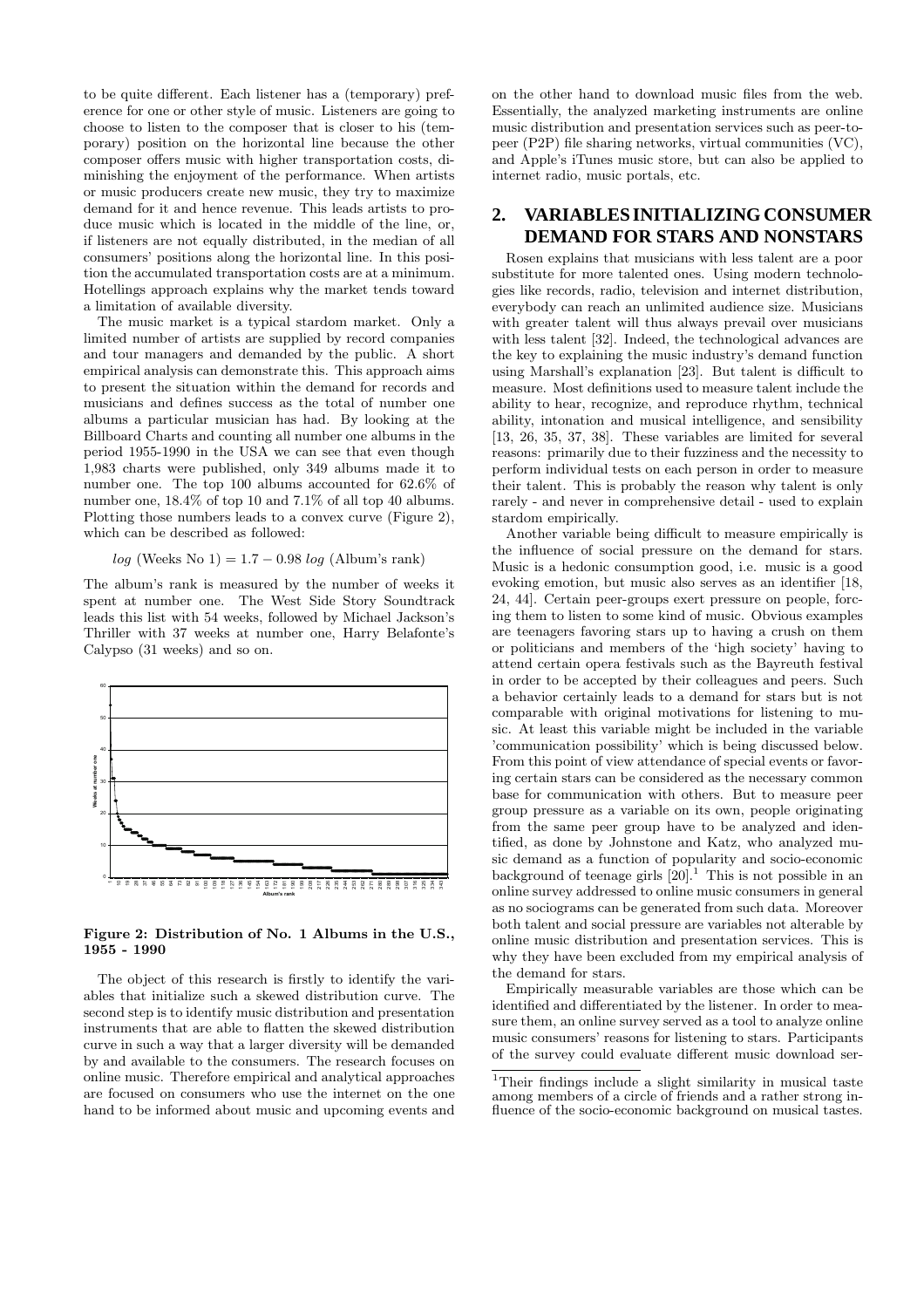vices. The importance of the factors describing the download services are used as dependent variables in a regression analysis explaining the demand for stars. On the one hand this allows the acceptance of different download offers to be assessed, but more importantly it reveals how young and not yet established musicians (nonstars) can be efficiently promoted via the internet.

The variables which are consulted are individual taste, knowledge and music capital, communication possibilities, reception costs, and music time. The new aspect here are not the variables themselves, but their combination and the empirical measurement the online distribution and presentation of music has, using those variables, on the demand for stars and for variety in the music industry.

Musical preference has been defined "as a person's liking of the music at a particular moment with no long term commitment" [24]. People who have a great incentive to listen to music that corresponds to their (temporal) exact taste in music will prefer a nonstar's music. As Rosen showed, the star's music corresponds to all listeners' median musical taste [34]. The chance that this is more or less exactly the actually preferred music is quite small. The limited benefit arising through music consumption of less preferred music can also be shown with Hotelling's model, as demonstrated in section 1. This variable is modeled by the completeness of the repertoire  $(rep)$  that is offered by an online music service, since only a completely available repertoire can ensure the distribution of every user's music preference.

The second variable is music capital. Music capital is knowledge about and experience of music. This variable is important because, firstly, listeners can only profit from a larger repertoire when they know what music is best for them to listen to. The higher the music capital is, the better the chance that the consumer can judge his/her mood and select the music that suits it best. Second, music is an 'experience commodity', i.e. the more you know about music the more you can enjoy it [10, 29, 40, 42, 43]. Third, a rise in music capital leads to a diminution of risk when listening to new music [5, 14]. Music capital can be gained by different approaches. Those include listening to music, learning about music and talking about music. Music capital is a variable that initially guides the listener to a star's music, because the information market provides more information goods about stars than about nonstars. As music capital rises, however, it may be assumed that demand for nonstars rises because of a broadened horizon as well. This variable has been subject to different research in the field of music management. Especially interesting are those of Cameron and Collin [5], who treat a band's name as an asset reducing consumer's search costs deriving from risk aversion in an uncertain environment, and Lacher, who uses an individual's characteristics such as personality traits, affect intensity, and musical training and the resultant emotional, experiential, and analytical music responses in order to explain music preference as well as purchase habits [24]. The analysis presented in this paper includes music capital through the variable availability of actual or current  $(ai)$ and background (bi) information about music and artists.

The third variable of this model is communication possibilities. In principle this one is included in music capital, but its extreme importance suggests that it should be treated as a variable on its own. It is accepted as being so important for several reasons. First, according to the re-

sults of the survey presented here, the music suggestions and opinions of friends and peers have an average importance of 69%. In addition to its influence on music capital, the social phenomenon of discussing music is a factor of rising utility for each listener. Respondents agree that the desire to talk about music has an average importance of 67%. Also prior to the empirical research presented here communication possibilities have been the subject of research. They are the variable of Adler's [1] and Crain and Tollison's [10] models explaining stardom in the music industry: as stars have a higher installed fan basis, this variable originally results in an advantage of them because everybody patronizing a fan has more people to discuss music with. Finally, the impact of importance of availability of communication possibilities by music consumers preferring nonstars' music proves (as indicated below) that the separation of communication possibilities from the music capital variable is useful to describe the internet's impact on music demand for nonstars. The approach presented here measures communication possibilities via the importance of chats and discussion boards  $(cf)$ in online music services.

The next variable is consumption capital. This is the portion of income that is reserved for music consumption uniquely. This variable has widely been discussed by Crain and Tollison [10]. Music performed by stars is more expensive than nonstars' music. The total volume of consumption capital being given, listeners have an incentive to listen to a nonstar's music because this allows them to maximize the amount of music listened to. This research project tests the importance of consumption capital with the use of a binary variable  $(cost)$  distinguishing free and  $\grave{a}$  la carte downloads for 99 cents per song.

The last variable used to explain stardom in the music industry is music time, which is the time uniquely devoted to music. Music time is split up into the factors music listening (live and recorded) and search time. The latter is spent finding other fans to discuss music with, to find information about music and to find (recorded) music itself. Since more information is available about stars and their music, and since stars have more fans than nonstars and finally because record stores (be it online or offline) tend to stock music by stars rather than nonstars, music time is a variable that allows stars to be in the lead. This model already treats the availability of music  $(rep)$  and the installed fan base  $(cf)$ . The third variable of time nature is a recommender system (rs), allowing a reduced search time for music.

The factors set out here describing the demand for stars and nonstars and the variables modeling these factors are summarized in Table 1.

| Factor           | Variable describing the factor | (Var)       |
|------------------|--------------------------------|-------------|
| Individual Taste | Completeness of Repertoire     | rep         |
| Music Capital    | Current Information            | аi          |
|                  | Background Information         | bi          |
| Communication    |                                |             |
| Possibilities    | Chats and Bulletin Boards      | c f         |
| Reception Costs  | Cost per Download              | cost        |
| Music Time       | Recommender Systems            | $r_{\rm S}$ |

Table 1: Variables Initializing Consumer Demand for Stars and Nonstars.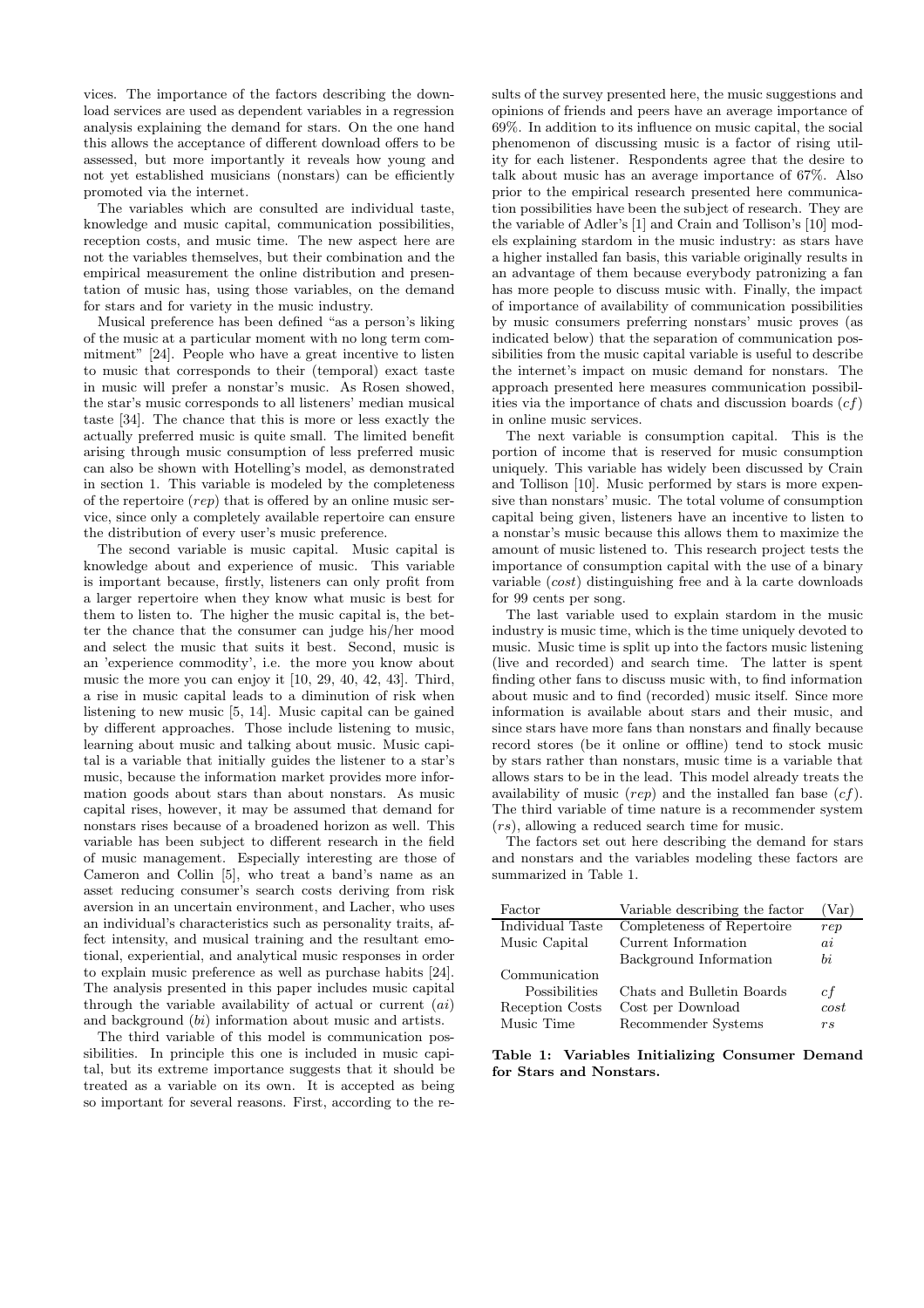# **3. ONLINE MUSIC DISTRIBUTION SER-VICES**

The model focuses on three online music distribution tools. These are peer-to-peer file sharing networks, virtual communities and Apple's iTunes music store.

A peer-to-peer network is a virtual network of users connecting their computers in order to share resources together [3, 22]. The users are called peers. The shared resources can be of any nature and are commonly digitalized information products. Most P2P networks are file sharing networks and can exchange any digitalized product, but here we are only interested in music exchanging activities by individual consumers. P2P became popular with the launch of napster in 1999, many other P2P file sharing networks followed later. Due to the illegality of exchanging copyrighted music files decentralized P2P models have become established. These are networks not relying on a central server with a common database of available songs. Rather every peer can serve as a client and as a host. Upon entrance to the network every peer connects to a number of several other peers in a manner that a long chain of connected users emerges. When one of them searches for a certain song, the request is passed along the chain until a list of all available files is created. The user chooses the files to download and connects directly to the supplying peer. Two elements of this distribution model are especially interesting: The music is stored in a decentralized way, which means there is not one single place (no warehouse in the offline world, no server in the online world) where the music is located. The second interesting feature in this context is the fact that distribution is done by the consumers themselves. So the music producer is completely freed from the entire logistic chain. But at the same time he loses any control about the distribution of his product. This is exploited by many consumers who share their music with others without charging for it. Every connected user can download any provided song without having to pay. This again implies that the variable 'consumption capital' is affected in a way that the entirety of music distributed by P2P is free. The second variable affected by P2P is the completeness of the repertoire, a feature influencing the variable 'individual music taste'. Every connected user makes songs available to the network. The more users do so, the more songs are available and the smaller the gap becomes between all songs and available songs. Given a high enough number of users, this gap will only be of marginal size and the entire repertoire will be available without extra search time.

A virtual community (VC) is an internet-based community compound of active members having a joint focus of interest [4]. VCs are places where people not only meet virtually but where they also become instruments. They do so by accumulating and exchanging their knowledge, so that a VC can mutate to a living encyclopedia [16, 31]. This adds positive effects to the variable 'music capital'. Apart from being a knowledge database a VC allows people, artists and managers of the music industry to communicate. A VC is the instrument allowing not only B2C, but also C2B and C2C communication. Artists can provide their music and users can discuss and recommend it. Usually VCs cover only one or a few music genres and connect less popular musicians. They distribute sample songs of their music for free, so that every user will be able to listen to them independently of

his personal restrictions within the 'consumption capital' variable. Communication is made possible through chats and discussion boards leading to a discussion independent of time and space restrictions. Furthermore recommender systems can be integrated, permitting a reduction of search time for music, leaving more time left for music listening. Recommender systems may be content-based (e.g. using the VC editor's or musician's judgments and classifications) or collaborative-filtered (i.e. based on the musical taste of other members of the same VC) and are usually integrated through a search engine or a playlist [8, 15, 17, 36, 45]. Recommender systems are very interesting for the research of promotion possibilities of young and not yet established musicians as every user can use them as a very powerful and efficient tool to discover new and not yet known music.

The third distribution tool looked at in this paper is Apple's iTunes music store. It is the first successful legal and commercial distribution tool for online music. It was founded in 2003 and offers downloads of 1.8 million songs for 99 cents each. iTunes is both a distribution and presentation tool. It also offers up-to-date and background information about the distributed music and the artists for free. It also has an integrated collaborative filtering recommender system.

### **4. THE MODEL OF DEMAND FOR STARS**

Using a conjoint analysis people are asked to judge their personal importance of the factors described in section 2. The results are used to describe their impact on the demand for stars and nonstars. This is done by regression analysis. This model is shown in Figure  $3<sup>2</sup>$  Furthermore we can judge the potential acceptance of online music services such as P2P networks, VCs or the iTunes music store. The data is gathered by means of an online survey. More than 630 participants have been evaluated. As an incentive, participants could win 20 free songs at iTunes Music Store. To do so, they had to provide their email address, which was done by 53% of participants only. Therefore it can be assumed that the possibility of winning the songs was not a reason for taking part. Participants have an average age of 28, with a 25% quantile at the age of 21 and a 75% quantile at the age of 32. Female and male internet users are almost equally present (54% male). Respondents are distributed worldwide with a focus on the US (14%) and Germany (66%); almost half of the participants are enrolled at a university (41%).

Formula 1 displays the aggregated results of the conjoint analysis.<sup>3</sup>

$$
p(j) = 0.04 + 0.434 \cos t_j + 0.047 \text{rs}_j + 0.054 \text{bi}_j + 0.05 \text{a} i_j + 0.033 \text{cf}_j + 0.221 \text{rep}_j \tag{1}
$$

With  $p(j)$  being the probability of usage of an online music service j.  $j = 1$  is the index for P2P,  $j = 2$  for VC,  $j = 3$  for iTunes.  $cost_j$ ,  $rs_j$ ,  $bi_j$ ,  $ai_j$ ,  $cf_j$ , and  $rep_j$  are dummy variables and represent the availability of the above described features. The variable  $cost_j$  becomes 1 when the download in the online service  $j$  is free, otherwise it is 0. The variable  $rep<sub>i</sub>$  stands for the completeness of the repertoire within the online service  $j$ , being 1 if the entire repertoire

<sup>&</sup>lt;sup>2</sup>Due to high correlations, background information  $(bi)$  have been excluded from the regression analysis.

 ${}^{3}$ Pearson's R = 0.993 (level of significance  $<$  0.001)

Kendall's tau  $= 1.000$  (level of significance  $< 0.001$ )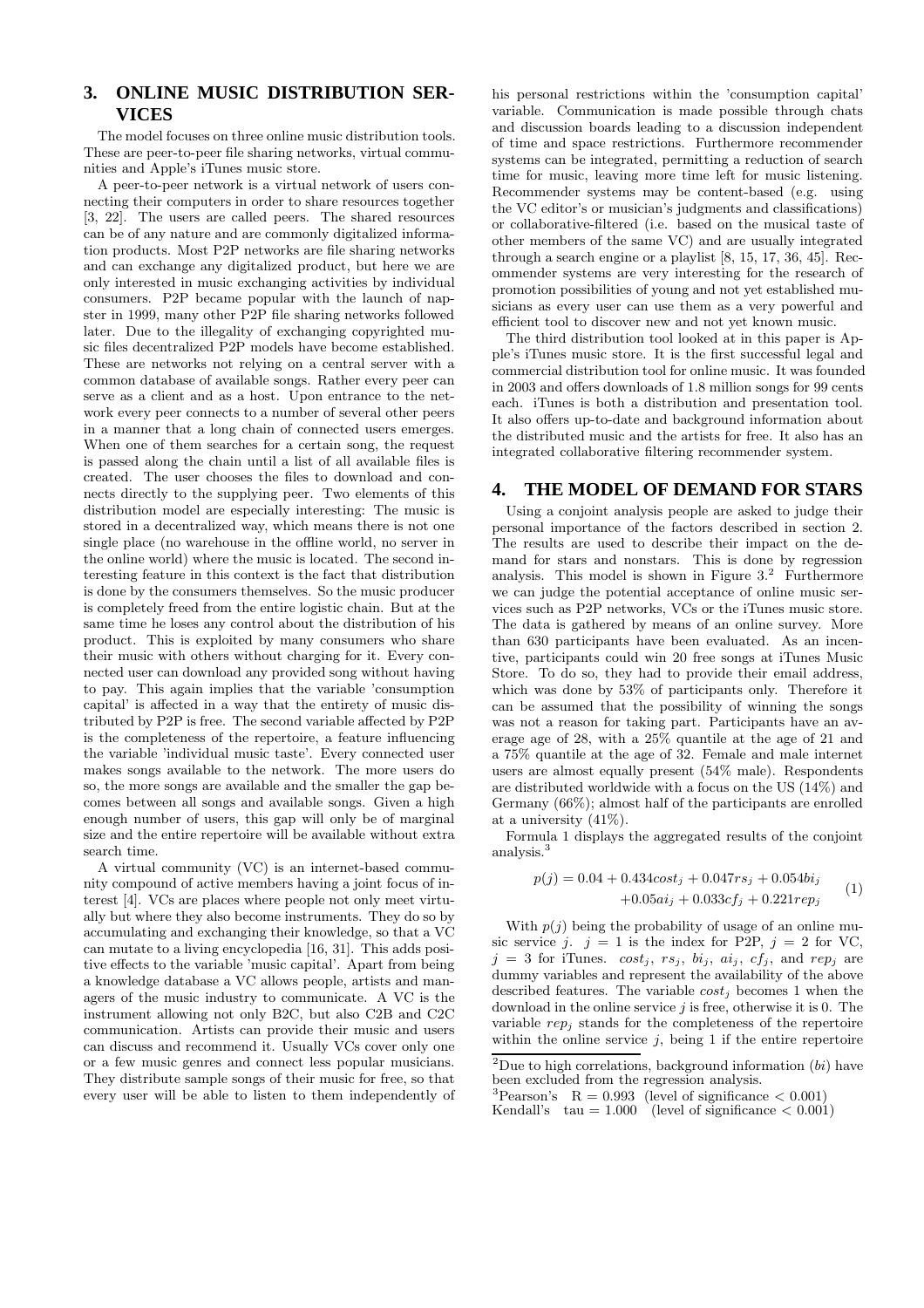

Figure 3: Factors used to analyze the demand for stars

is downloadable, 0 if downloads are limited to songs having appeared in the present and past charts. The other variables have the value 1 if the service is available, otherwise it is 0. All values of formula 1 describe the aggregated (for all online music consumers) relative utility of each feature.

We can see that two factors are essential to the probability of usage: the cost per download and the completeness of the repertoire. An online service providing the entire repertoire for free is most likely to be very successful. A P2P network is such a service offering free downloads of the entire repertoire. But it is not offering any information about the music and the artist; it has no integrated recommender system and no chat and discussion possibilities. A VC offers free downloads, offers recommender systems, current information about artists and the music, and members can communicate via chats and discussion boards. Finally iTunes does not offer free songs, nor the entire repertoire or communication possibilities. But it does offer recommender systems and well catalogued music files as well as current information.

We can calculate the probability of usage of each online music service by introducing the dummy variables into formula 1. The dummy variables are summarized in Table 2. This leads to a mean likelihood of usage as follows:

$$
p(j) = \begin{cases} 70\% \text{ if } j = \text{P2P} \\ 66\% \text{ if } j = \text{VC} \\ 19\% \text{ if } j = \text{iTunes} \end{cases}
$$

|        |               | j cost rs bi ai cf rep |                     |                     |  |
|--------|---------------|------------------------|---------------------|---------------------|--|
|        | $j=1$ 1 0 0 0 |                        |                     |                     |  |
| VC –   | $j=2$   1     |                        |                     | $1 \quad 1 \quad 1$ |  |
| iTunes | $j=3$ 0       |                        | $1 \quad 1 \quad 1$ |                     |  |

Table 2: Characteristics of online music services.

For a P2P network we can see that adding supplementary services such as chats, as in Bearshare, does add to a P2P service's value, but only to the rather small degree of 3.3 percentage points.

This model explains usage of online distribution services quite well. The correlation coefficients (Pearson) between the model's prediction and real usage of P2P file sharing networks, iTunes Music store and virtual communities are shown in Table 3. Those correlations are calculated as follows: The availability of the features analyzed with the conjoint analysis shows the relative importance of each feature for the usage of the online music distribution service. If the service offers this feature it is included in the calculation of usage probability, but it is excluded if it is not available. This leads to a degree of demand for each service. This degree is multiplied by each individual's music time, which is the entire time devoted to music. The resulting predicted time of usage is compared to real usage time. These correlations are summarized in Table 3. They prove that this model can approximately predict real usage of online music distribution services. This is especially true for P2P file sharing networks and virtual communities. Moreover, as can be seen, the model becomes more powerful the more it considers sophisticated users.

|                |       | Service Corr. Lvl. of signif. | Usage filter              |
|----------------|-------|-------------------------------|---------------------------|
| P2P            | 0.619 | < 0.001                       | None, entire sample       |
| P2P            | 0.699 | < 0.001                       | $\geq 20$ downloads/month |
| <i>i</i> Tunes | 0.292 | < 0.003                       | $\geq 20$ downloads/month |
| VC             | 0.548 | < 0.001                       | None, entire sample       |
| VC             | 0.669 | < 0.001                       | $\geq 20$ downloads/month |

Table 3: Correlations between real and predicted usage

Another set of questions is aimed at defining the individual star-factor  $(Star)$  of each user. The star-factor is the degree of numbers of musicians listened to that are considered being stars (i.e. having appeared in the charts). A high star-factor indicates that the user mainly listens to music performed by stars. Equally a negative star-factor signifies that the user prefers nonstars' to stars' music. Using the results of the conjoint analysis as independent variables in order to describe the demand for stars and nonstars (a musician is considered to be either a star or a nonstar) we come to formula 2:

$$
Star = 0.379 - 0.040 \cos t_j - 0.043 \, rs_j
$$
  
+0.298 \, ai\_j + 0.034 \, cf\_j - 0.368 \, rep\_j \tag{2}

$$
n = 425 \quad F = 12.243 \quad R^2 = 0.127
$$

The coefficient's sizes are their relative influence to explain demand for stars and nonstars as compared to the other co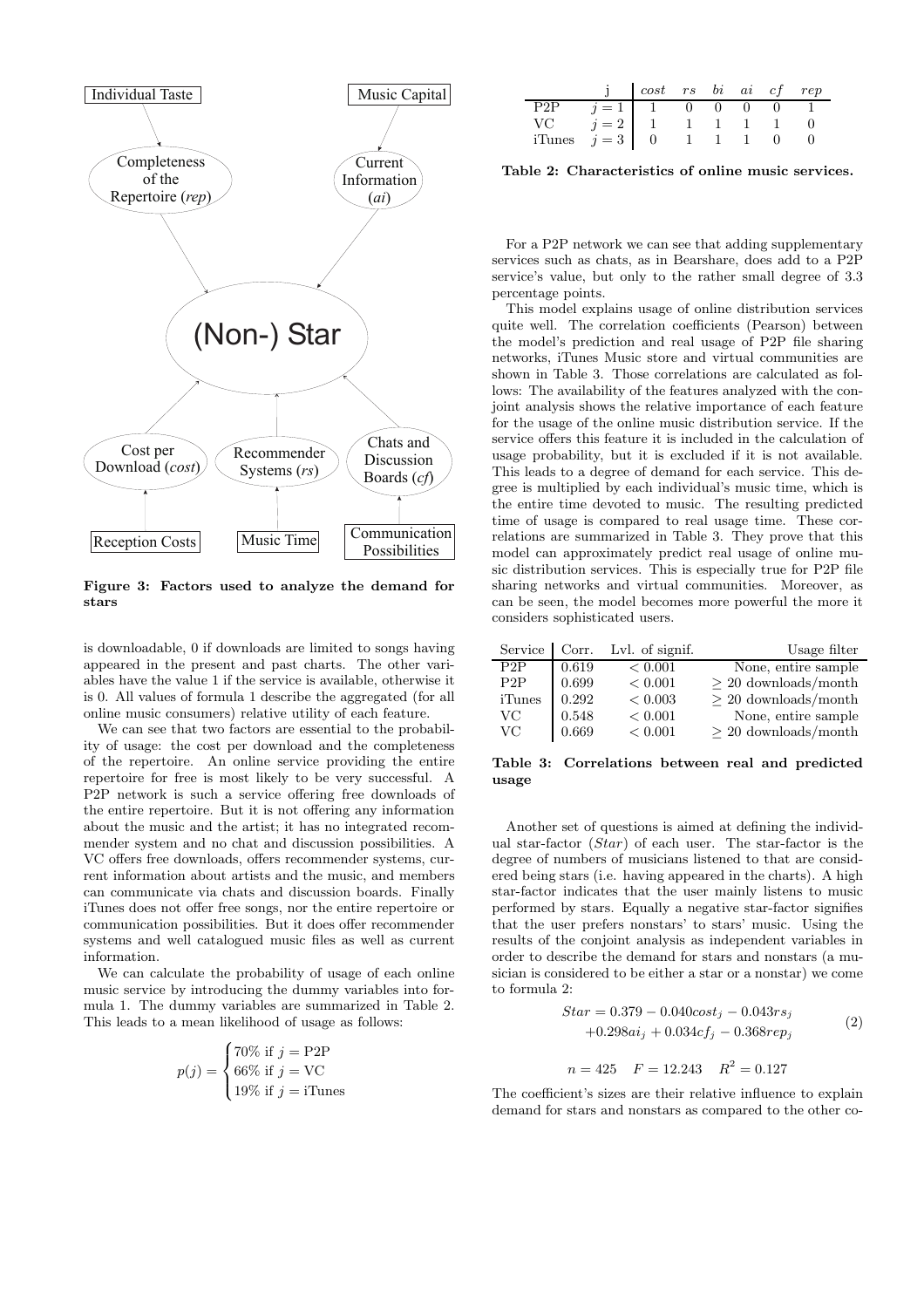efficients. Their domain of definition is  $[-1;+1]$ . *ai* and rep are the only significant variables in equation 2. Introducing the dummy variables indicated in Table 2 into formula 2 we can estimate the potential of different online music distribution services to promote nonstars' music. By doing so we obtain the degree of star-factor realizable through the use of each service, as shown in equation 3. The lower this degree is, the higher the possibility that this service leads to a more diverse demand distribution.

$$
Star(j) = \begin{cases}\n-0.029 \text{ if } j = P2P \\
+0.628 \text{ if } j = VC \\
+0.634 \text{ if } j = \text{iTunes}\n\end{cases}
$$
\n(3)

Different results can be obtained if only heavy MP3 users are analyzed. People downloading at least 20 songs per month have a demand for stars as described by formula 4:

$$
Star = 0.584 - 0.318 \cos t_j - 0.303 \, rs_j
$$
  
+0.180 \, ai\_j - 0.352 \, cf\_j - 0.591 \, rep\_j \tag{4}

$$
n = 100 \quad F = 6.021 \quad R^2 = 0.241
$$

All variables but ai and rs are significant. Formula 4 leads to a demand for stars as shown by equation 5:

$$
Star(j) = \begin{cases}\n-0.325 \text{ if } j = \text{P2P} \\
-0.209 \text{ if } j = \text{VC} \\
+0.461 \text{ if } j = \text{iTunes}\n\end{cases}
$$
\n(5)

The change of significant variables explaining the demand for stars and nonstars as online music consumption rises is summarized in Table 4. This table shows only significant variables. Each column describes people downloading at least a certain amount of MP3s per month.

| Filter          | no filter | MP3 > 0  | $MP3 \geq 10$ | $MP3 \geq 20$ |
|-----------------|-----------|----------|---------------|---------------|
| $\mathbf n$     | 425       | 308      | 155           | 100           |
| $r^2$           | 0.127     | 0.127    | 0.225         | 0.241         |
| constant        | 0.379     | 0.429    | 0.582         | 0.584         |
| cost            |           | $-0.113$ | $-0.326$      | $-0.318$      |
| r <sub>s</sub>  |           |          |               |               |
| $\overline{ai}$ | $+0.298$  | $+0.256$ | $+0.313$      |               |
| cf              |           |          | $-0.386$      | $-0.352$      |
| rep             | $-0.368$  | $-0.392$ | $-0.552$      | $-0.591$      |

Table 4: Variables describing the demand for stars and nonstars in the music industry.

# **5. DISCUSSION OF THE RESULTS**

### **5.1 Primary results**

The presented model is able to explain to a certain degree the demand for stars and nonstars in online music distribution services. It becomes more significant and thus more powerful when intensive consumers who download at least 10 or 20 songs per month are looked at.

Seen globally, formula 2 and 4 show that while iTunes appears to be a tool to distribute popular music especially, P2P networks are a tool to promote less popular music. VCs promote stars' and nonstars' music equally. Therefore P2P file sharing networks are the online music distribution tool allowing young and not yet established musicians to be heard

by a wider audience. Consumers can download unknown music without the risk of diminishing their disposable consumption capital. This will add to recipients' music capital and eventually lead consumers to go to concerts they would not have gone to without knowing the music. Since the main income source for most musicians is from performances and not recorded music [28], P2P networks will help to generate an income for nonstars, allowing them to further perform and establish a greater diversity of music.

But what are the factors explaining this demand? The results of the conjoint analysis show that although consumption capital is important for the acceptance of an online music service it can only explain demand for stars and nonstars if downloaders, especially heavy downloaders, are looked at. Only then can we see that consumption capital is a factor favoring a nonstar's music. Therefore a listener's behavior concerning this variable as indicated in section 2 can be confirmed for people involved in music downloading.

No impact on the demand for either stars or nonstars is achieved by providing recommender systems.

Information about actual and current activities and events is a feature primarily demanded by music listeners who prefer stars' music - at least when the entire sample is being analyzed. This shows that the in section 2 predicted behavior is true when all users but heavy downloaders are looked at. The importance of current information for listeners of popular music leads to the interpretation that consumers preferring stars' music tend to appreciate short term information in order to have access to the artists themselves than consumers preferring nonstars' music do. This information includes announcements of concerts, new releases, etc. This differing demand could be explained by the fact that stars usually publish more records and tour more often than nonstars. Therefore current information about stars is in greater demand by consumers than current information about nonstars.

The features which are also able to promote a more diverse music market are discussion possibilities and completeness of the repertoire. Those become even more important when looking at intensive downloaders only. The last factor is not surprising, as this is according to Rosen's and Hotelling's models nonstars' music in principle. At first sight the fact that discussion possibilities are more important for nonstars' fans than for stars' fans seems surprising, as it has been identified by Adler and Crain and Tollison as a variable favoring a star's music. But the importance to nonstar listeners proves that Adler's and Crain and Tollison's initial interpretations are right, because communication possibilities are very important to music consumers and stars have a larger installed fan base. But the internet is a very efficient tool allowing people listening to all kinds of music to communicate together. Using internet marketing tools every niche can aggregate enough listeners to be able to allow a conversation. Every topic can be discussed and people listening to unpopular music can finally find other fans listening to the same music, enabling them to share thoughts and opinions with others [11, 21, 41]. This seems to be the reason why people involved in online music and preferring nonstars' music value communication possibilities such as chats and discussion boards so much.

Finally it should be noted that completeness of the repertoire  $(rep)$  and cost per download  $(cost)$  are the very variables that initiate the demand for online music services and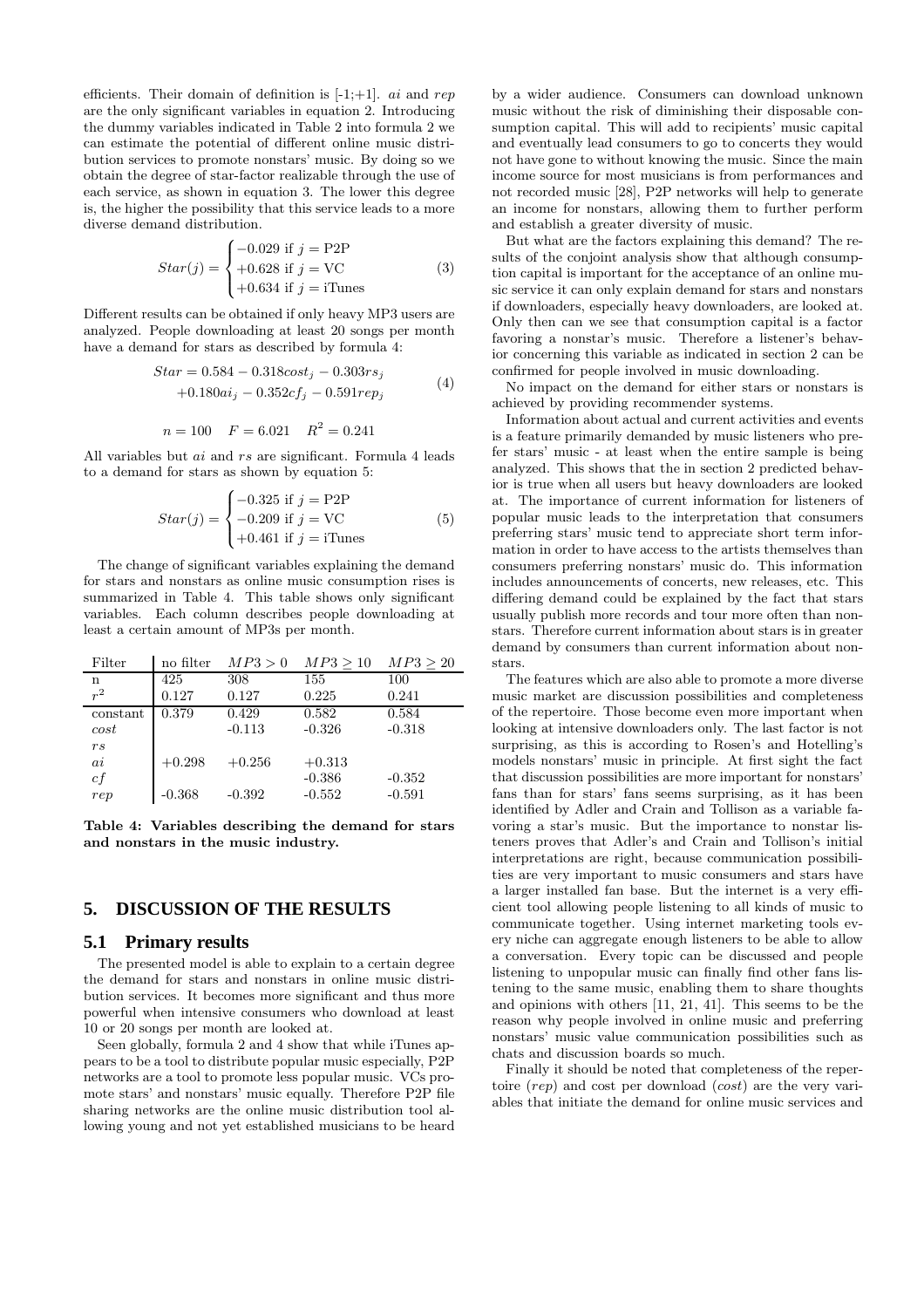also are capable of explaining (together with discussion possibilities) demand for nonstars' music. This implies that it should be expected that as demand for online music services rises, demand for less popular music and less popular musicians will rise as well.

#### **5.2 Secondary results**

The results can further be used to give an answer to the music industry discussion whether online music services such as P2P lead to a decline of record sales. Looking at the German music industry a segment of intensive consumers can be identified [39]. They are defined by their consumption habits: they buy more than nine CDs a year. This group consists of 3.7% of the population and is responsible for 38% of all sales. This is the target audience of the record industry. Other segments are average consumers, who buy less than nine, but at least 4 CDs a year, extensive consumers, which are people buying less then 4 CDs a year and nonconsumers, who do not buy any CDs.

We can define people's relative consumption of  $MP3s<sup>4</sup>$  and CDs by dividing the number of downloaded MP3s by 13 times the number of bought CDs:  $MP3/13Cds$ <sup>5</sup> Within the group of intensive consumers this calculation leads to an average ratio of 0.75 which means that intensive consumers buy more songs on CDs as they download, as compared to an average MP3/13CDs-ratio of 3.5 for average and 5.6 for extensive consumers (i.e. they download respectively 3.5 and 5.6 as many songs as they buy on CD). This shows that people buying many CDs still prefer this medium to MP3s. Moreover the number of downloaded songs within the segment of intensive consumers is a highly skewed distribution function. Almost one fourth of intensive consumers do not listen to music in MP3s format.<sup>6</sup> Another 21% do listen to MP3s but do not download them from the internet. 14% download on average more than one song per day, only 3% download three or more songs on a daily basis. Looking at the ratio of  $MP3/13Cds$  we have a mean of 75% but a 75% quantile of 38% and a 95% quantile of 3 times as many MP3s downloaded than songs bought on CD. This skewed distribution of downloading and buying habits shows that there is only a small fraction of heavy downloaders within the main target group of the record industry. So only a small fraction can be assumed to threaten the established business model of the recording industry by the use of online music services.

The ratio  $MP3/13CDs$  is positively correlated to the usage of P2P file sharing networks. It has a Pearson's correlation coefficient of  $0.408$  at a significance level of  $< 0.01$ . The other online distribution services, including iTunes Music Store and virtual communities, have no significant correlation with this ratio. This indicates that the sources of MP3s are P2P file sharing networks.

Another interesting result appearing while comparing demand for music with demand for stars is that the numbers of bought CDs and the number of downloaded songs both have a small negative correlation with the star-factor. One can conclude that more intense music consumption leads to a preference for nonstars. This can be seen as evidence for the statement made above that music capital and hence

knowledge about music, both accruing mainly because of intensive music consumption, are indeed factors favoring the demand for nonstars' music and therefore a more diverse music market.

|                             | ALL      | ĪС          | MP3     |
|-----------------------------|----------|-------------|---------|
| n                           | 636      | 258         | 102     |
| Age mean                    | 27       | 29          | 25      |
|                             |          |             |         |
| $MP3 / 13CDs$ mean          | 3.4      | 0.75        | 9.3     |
| $MP3 / 13CDs$ median        | 0.01     | 0.03        | 3       |
| $MP3 / 13CDs$ 75 % quantile | 0.77     | 0.38        | 7.79    |
| MP3 / 13CDs 95 % quantile   | 8.1      | 3.08        | 28.28   |
|                             |          |             |         |
| People listening to MP3s    |          | 82.5% 76.3% | $100\%$ |
| People downloading MP3s     | 64.5%    | $55\%$      | $100\%$ |
| People downloading at least |          |             |         |
| $1$ song / day              | $15.7\%$ | $14.3\%$    | 71.6%   |
| People downloading at least |          |             |         |
| 3 songs / day               | $6.3\%$  | $3.1\%$     | 24.5\%  |
|                             |          |             |         |
| MP3 downloads per Month     |          |             |         |
| mean                        | 144      | 53          | 270     |
| MP3 downloads per Month     |          |             |         |
| median                      | 10       | 3           | 180     |
|                             |          |             |         |
|                             | $1.7\,$  | 3.2         | 1.4     |
| CDs bought per month        |          |             |         |

Table 5: Music consumption habits of different segments: entire sample (ALL), intensive CD buyers (IC) and intensive downloaders (MP3)

# **6. CONCLUSION**

Music distribution via internet is a revolution for the music industry. P2P file sharing networks became popular as long ago as 1999 and opened a new distribution channel used by many consumers. Even though this seems quite a while ago, still no satisfactory research has been concluded to update the stardom discussion opened by Rosen back in 1981. The research presented here identifies consumer's needs and explains variables required for a successful implementation of music distribution systems. But at the same time these variables are used to explain the demand for variety in the music market using the Marshall-Rosen definition of stardom. It can be seen that online music consumers do prefer a more diverse selection than offline music consumers do. Online distribution services can help to promote a more diverse music market by offering low priced music downloads of the entire repertoire. But the essential advantage of online music distribution and presentation systems over offline offers is achieved by bringing listeners together. Ubiquitous discussion possibilities with fans of the same or similar music are greatly appreciated by consumers of nonstars' music. Since this extra value can only be offered by online music services there is higher demand for less popular music. By implementing online music distribution systems many musicians not considered stars can be promoted. These results become even more significant as online music consumption rises. The key to a diminution of stardom as it exists in the established business model of the recording industry lies in the acceptance and exploitation of online music services.

<sup>4</sup>Note: This includes legally bought and illegally downloaded MP3s.

<sup>&</sup>lt;sup>5</sup>This factor assumes that an average CD contains 13 songs.  $6$ Note: 17.5% of the entire sample does not listen to MP3, so this is not a feature especially indicative of an intensive consumer's behavior.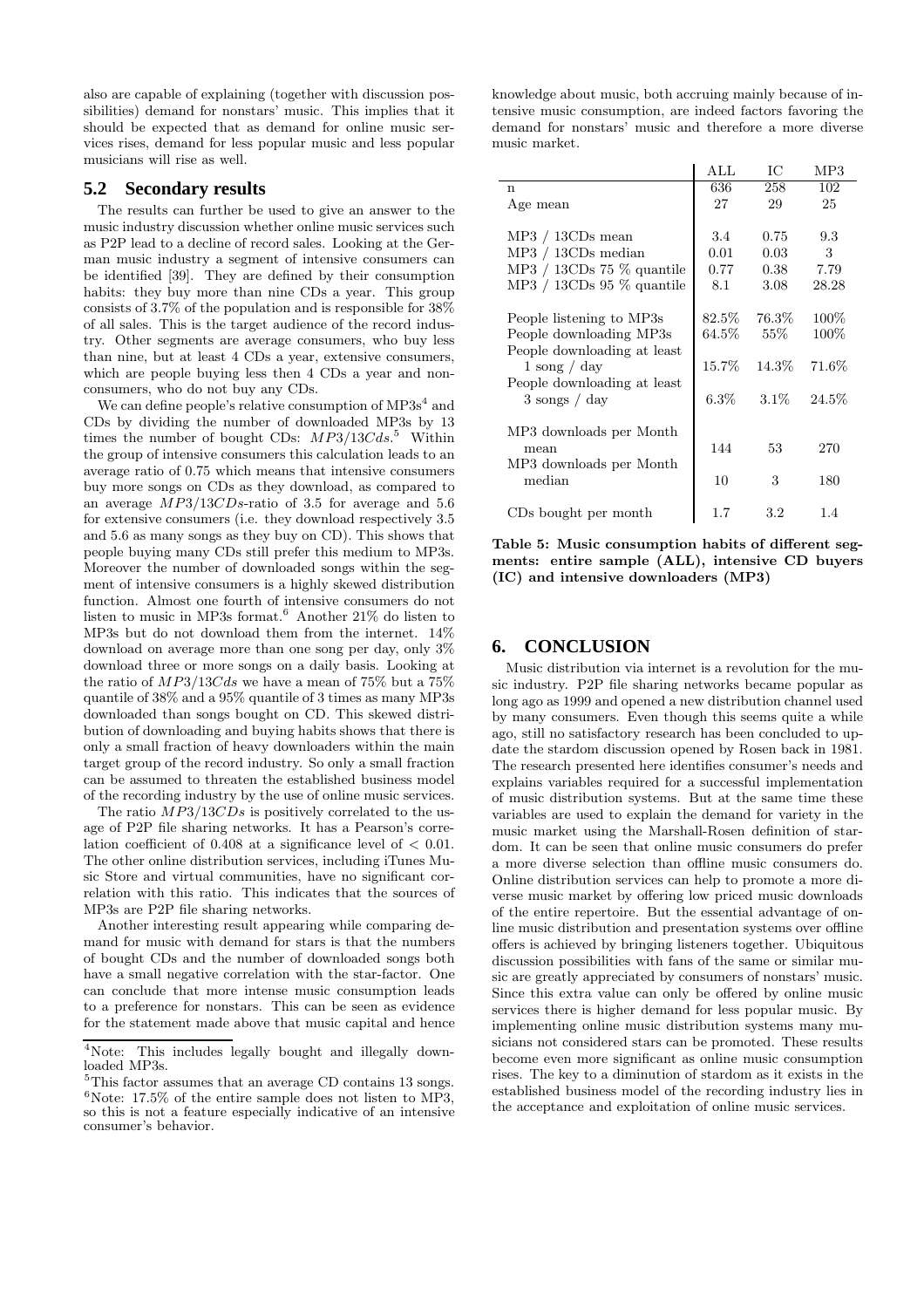### **7. REFERENCES**

- [1] M. Adler. Stardom and talent. The American Economic Review, 75(1):208–212, 1985.
- [2] P. Alexander. Product variety and market structure: A new measure and a simple test. Journal of Economic Behavior and Organization, 32:207–214, 1997.
- [3] A. Asvanund, K. Clay, R. Krishnan, and M. Smith. An empirical analysis of network externalities in p2p music-sharing networks. Working Paper Version August 2003 Carnegie Mellon University, page 1, 2003.
- [4] M. Bieber, D. Engelbart, R. Furuta, S. Hiltz, J. Noll, J. Preece, E. Stohr, M. Turoff, and B. van de Walle. Toward virtual community knowledge evolution. Journal of Management Information Systems, 18:11–35, 2002.
- [5] S. Cameron and A. Collins. Transaction costs and partnerships: The case of rock bands. Journal of Economic Behavior and Organization, 32:171–183, 1997.
- [6] M. Christianen. Cycles in symbol production? a new model to explain concentration, diversity, and innovation in the music industry. Popular Music, 14(1):55–93, January 1995.
- [7] K. Chung and A. Cox. A stochastic model of superstardom: an application of the yule distribution. The Review of Economics and Statistics, 76:771–775, 1994.
- [8] M. Claypool, A. Gokhale, T. Miranda, P. Murnikov, D. Netes, and M. Sartin. Combining content-based and collaborative filters in an online newspaper. In Proceedings of ACM SIGIR Workshop on Recommender Systems, August 19, 1999, August 1999.
- [9] W. Crain and R. Tollison. Economics and the architecture of popular music. Journal of Economic Behavior and Organization, 32:185–205, 1997.
- [10] W. Crain and R. Tollison. Consumer choice and the popular music industry: A test of the superstar theory. Empirica, 29:1–9, 2002.
- [11] K. Dollhausen and J. Wehner. Virtuelle bindungen -¨uberlegungen zum verh¨altnis von sozialer integration und neuen elektronischen medien. In T. U. (Hrsg.), editor, Virtuelle Gruppen. Charakteristika und Problemdimensionen, pages 74–93. Westdeutscher Verlag, Wiesbaden, 2000.
- [12] T. Dowd. Musical diversity and the U.S. mainstream recording market, 1955 - 1990. Rassegna Italiana di Sociologia, XLI(2):223–263, 2000.
- [13] R. M. Drake. What is musical talent? Journal of Musicology, 1:9, 1939.
- [14] R. Frank and P. Cook. The Winner-Take-All Society. Free Press, New York, 1995.
- [15] N. Good, J. Schafer, J. Konstan, A. Borchers, B. Sarwar, J. Herlocker, and J. Riedl. Combining collaborative filtering with personal agents for better recommendations. In Proceedings of the 1999 Conference of the American Association of Artificial Intelligence (AAAI-99). American Association for Artificial Intelligence, 1999.
- [16] J. Hagel and A. Armstrong. Net Gain. Gabler Verlag, Wiesbaden, 1997.
- [17] L. Herlocker, J. Konstan, and J. Riedl. Explaining

collaborative filtering recommendations. In Proceedings of ACM 2000 Conference on Computer Supported Cooperative Work, Philadelphia, Pennsylvania, United States, December 2000. CSCW00, December 2-6, 2000, Philadelphia, PA.

- [18] M. Holbrook and E. Hirschman. The experiential aspects of consumption: Consumer fantasies, feelings, and fun. Journal of Consumer Research, 9:132–140, September 1982.
- [19] H. Hotelling. Stability in competition. The Economic Journal, 39:41–57, 1929.
- [20] J. Johnstone and E. Katz. Youth and popular music: A study in the sociology of taste. The American Journal of Sociology, 62(6):563–568, May 1957.
- [21] K. Kasaras. Music in the age of free distribution: Mp3 and society. First Monday, 7:1, 2002.
- [22] R. Krishnan, M. Smith, and R. Telang. The economics of peer-to-peer networks. Working Paper, Carnegie Mellon University, page 1, 2002.
- [23] A. Krueger. The economics of real superstars: The market for rock concerts in the material world. Journal of Labor Economics, 23(1):1–30, 2005.
- [24] K. Lacher. Hedonic consumption: Music as a product. Advances in Consumer Research, 16:367–373, 1989.
- [25] P. Lopes. Innovation and diversity in the popular music industry, 1969 to 1990. American Sociological Review, 57:56–71, 1992.
- [26] H. Lowery. On the nature of musical talent. In Proceedings of the Musical Association, 67th Sess, pages 31–56, 1941 1940 - 1941.
- [27] A. Marshall. Principles of Economics. MacMillan and Co., Ltd., London, 1920.
- [28] B. May and M. Singer. Unchained melody. The McKinsey Quarterly, 1:128–137, 2001.
- [29] Mixon and Ressler. A note on elasticity and price dispersions in the music recording industry. Review of Industrial Organization, 17:465–470, 2000.
- [30] R. Peterson and D. Berger. Cycles in symbol production: The case of popular music. American Sociological Review, 40:158–173, 1975.
- [31] H. Rheingold. The Virtual Community. MIT Press edition, 2000.
- [32] S. Rosen. The economics of superstars. The American Economic Review, 71:845–858, 1981.
- [33] S. Rosen. The economics of superstars. American Scholar, 52:449–459, 1983.
- [34] S. Rosen. The economics of superstars: Reply. The American Economic Review, 73(3):460–462, Juni 1983.
- [35] H. Rosing. Der musikalitatsbegriff und seine abhangigkeit von kulturgeschichtlichen normen: Zur geschichte der musikalitatstests. International Review of the Aesthetics and Sociology of Music, 9(2):161–181, Dezember 1978.
- [36] J. Schafer, J. Konstan, and J. Riedl. Recommender systems in e-commerce. In Proceedings of the ACM Conference on Electronic Commerce, November 3-5 1999.
- [37] M. Schoen. Musical talent and its measurement. The Musical Quarterly, 14(2):255–282, April 1928.
- [38] C. Seashore. The Psychology of Musical Talent. Silver, Burdett and Company, 1919.